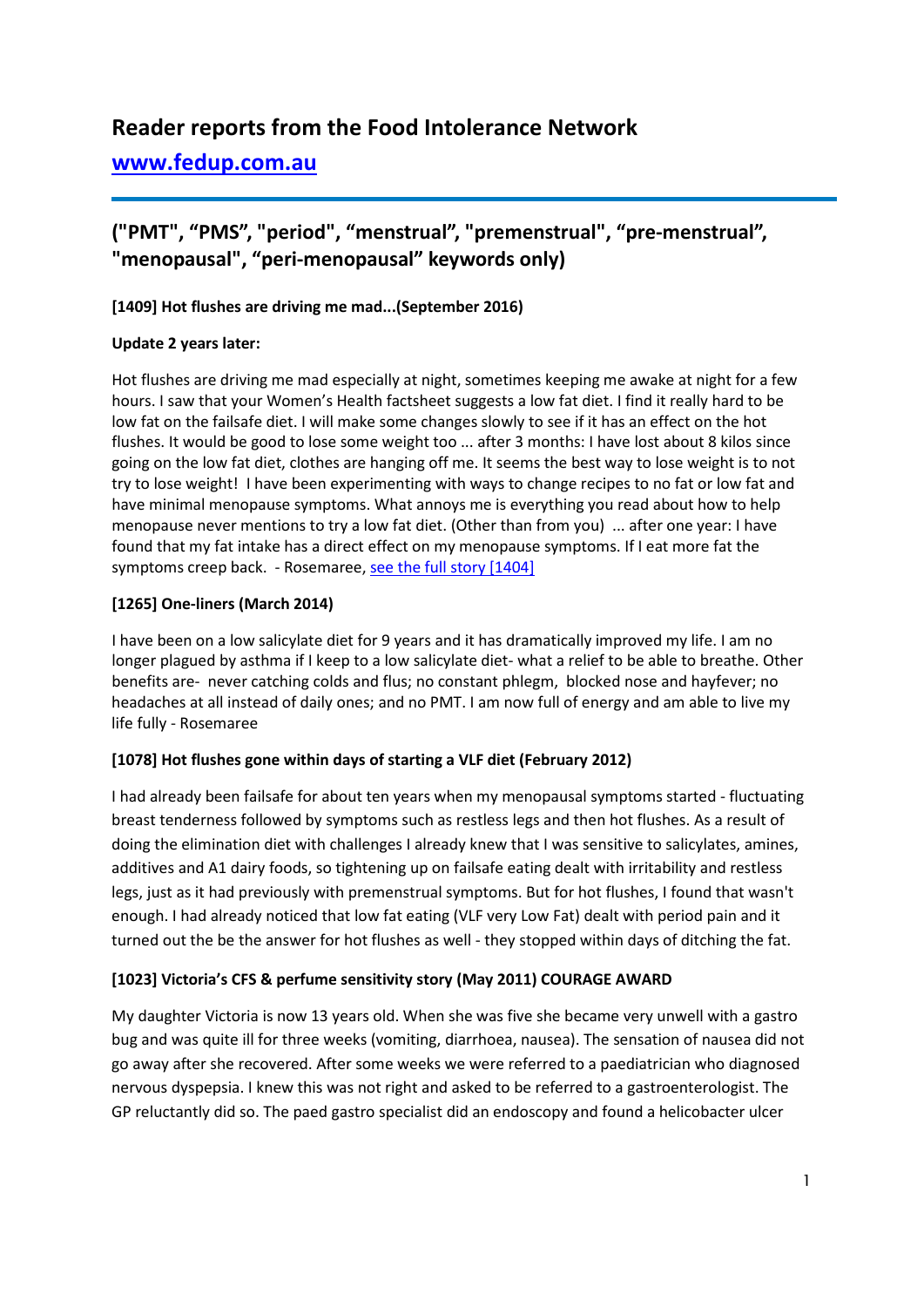which was then treated with antibiotics. Unfortunately the nausea remained, and diarrhoea started to become more of problem.

We were referred to a dietitian who dealt with intolerances and followed her elimination diet to the letter with very little improvement. I understand now that this dietitian's diet was quite relaxed and included many foods in the moderate category (yoghurt, mangoes, just ripe bananas, Colby cheese etc). We abandoned the diet after three months and just ate home-cooked plainish food with no artificial additives (this did include a range of organic fruit and veg).

For the next six or so years we battled with Victoria's health. The tummy problems continued (nausea, diarrhoea). Her immune system was poor (she caught everything going around). She was irritable, impatient and not affectionate. She constantly had dark circles under her eyes. And then about three years ago she began to suffer frequent headaches mainly sinus ones. She was just never well.

We went everywhere and did everything to try to help her (blood tests, acupuncturist, paediatric allergist, naturopath, eye tests, physiotherapist, ear/nose/throat specialist you name it we did it with no improvement).

Now it is relevant to talk about myself for a moment. For 20 years I have had turns where after eating out I would become really unwell. This was usually at a restaurant. First I get nausea, then feel faint and break out in a cold sweat followed by vomiting or diarrhoea or both. Sometimes I do actually faint. Even though we had not had any success with the early (relaxed) elimination diet I did learn about food chemicals at this time, and realised that it was ultra high-amine foods that I was reacting to (e.g. camembert cheese followed by aged beef with wine gravy etc).

Now cut back to mid last year one evening I prepared a meal of very fresh roast organic chicken (with skin) and homemade gravy, potatoes, broccoli, cauliflower and peas. After eating some of her meal, Victoria had a similar reaction to the ones I described above. This was the first time she had had the same type of turn as me. I recognised that this meal was high in amines (but not too high for me) and realised that amines were a problem for her.

So then I read your books and went to a new dietitian (dealing with intolerances) and discovered that Victoria needs to eat a diet low in all food chemicals. If she does stay absolutely strict she is reasonably well. The nausea problem has reduced dramatically, as has the diarrhoea. She is less irritable and more affectionate. Her headaches have reduced. Her immunity is better. We have seen a real improvement!

Her diet is very limited. (Unfortunately, she is also intolerant to raffinose, so she can't even eat all the vegies in the low category!) We have to get our meat from a butcher who phones me the day the beef arrives from the abattoir, and I go that day and buy (and freeze) meat for the next month. She is very sensitive.

Victoria's sinus headache problem is certainly affected by food chemicals - it has improved quite a lot on the elimination diet, but a whole range of environmental allergens seem to trigger it too. The grass being cut affects her. Walking through the detergent isle in the supermarket affects her. The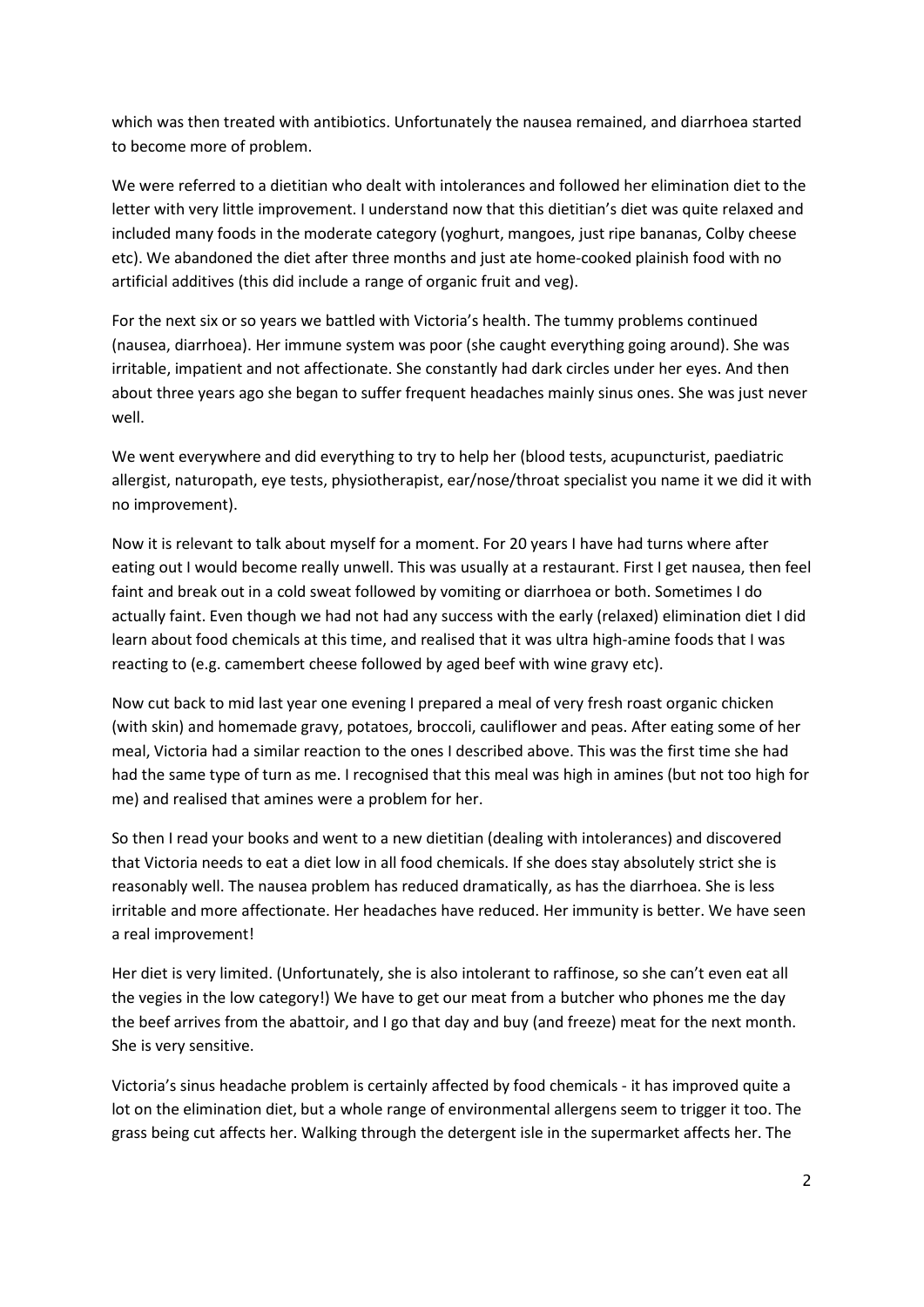smell of perfume and cosmetics affects her. Household chemicals affect her. Some particular irritants:

Hairspray and other spray-on hair products: She feels an urgent need to remove herself from the smell of these products. She feels she can taste them and they cause her a serious headache. We can't go to a normal hairdressing salon - she says they are toxic. We have our hair cut at a home salon and the hairdresser doesn't use any products on us.

Dust: she is aware of dust if it is around and finds it unpleasant because it irritates her nose, but it is not until later that she develops a sinus headache. These headaches can be quite bad and last for many days.

Perfumes/aromatherapy scents: these smells are all really distasteful to her. She feels nauseous and headachy in environments that are scented. She has a strong feeling that she needs to leave.

Garden smells and pollens: she is very aware of them - they make her nose feel sneezy and occasionally she develops a headache.

The smell of clothes washing detergent and other cleaners are most distasteful to Victoria. The skin on her face flushes and feels irritated, and she develops a headache if exposed to the smell for more than a couple of minutes. For washing sheets and pillow cases I often just use a hot water cycle with no detergent and dry them in the sun. They look and smell clean to us. For washing clothes I use the skin care cycle on our machine which uses more water and does an extra rinse, and just use a little OMO Sensitive or Earth Choice Sensitive. Once again, things come out clean, even with less detergent. We can't detect a fragrance after washing and drying in the sun.

If we happen to wear a garment that has been washed in normal fragrant powder for whatever reason, we both feel unwell and get a headache. I developed a very severe headache that lasted for days once (years ago) as I had lent a shirt to someone and they returned it after washing it in normal detergent and using Fabulon during the ironing process. I foolishly wore it to work and became so unwell and dizzy that I had to go home sick! We ourselves use Mitchum unscented deodorant, QV non soap alternative, Bod ultrasensitive fragrance free shampoo and conditioner purchased online from Biome or Simple shampoo and Conditioner ordered in by our local pharmacy.

Victoria notices and dislikes the smell of petrol, cigarette smoke and basically anything else with a strong smell.

Oppressive humid weather gives Victoria (and her grandmother) a sinus headache.

I suffer from sinus headaches too, and all of the above affect me, but I am not nearly as sensitive. Victoria and I both have a fantastic sense of smell. We can both smell cigarette smoke from a neighbour smoking in his back yard four big house blocks away. We are both super sensitive to food smells as well, especially protein foods (which of course comes in very handy with catering for an amine responder!)

One of the many specialists we have taken Victoria to is a paediatric allergist. She took one look at Victoria and commented that she looked like an allergy sufferer. She noticed (amongst other things)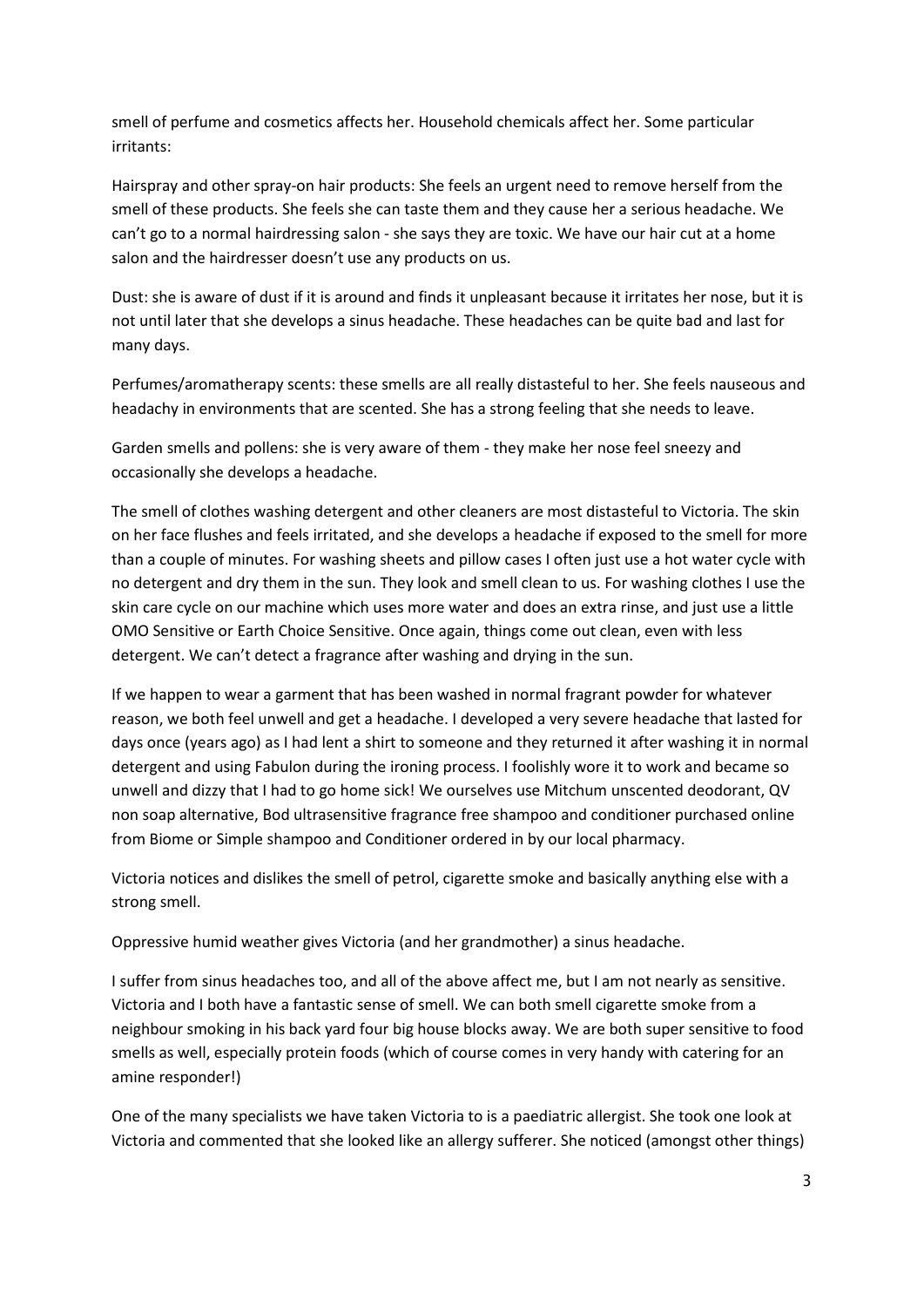the dark circles under Victoria's eyes and a wrinkle or line across her nose that indicated constant rubbing of her nose. Victoria was tested for a wide range of commons allergens, but the skin prick tests did not reveal allergy. The specialist said that she was surprised, and recommended Victoria use a saline nasal spray (which she does) and use antihistamines when needed as she may be allergic to things other than what she was tested for.

The whole body load issue is certainly relevant for Victoria. How badly she responds to irritating food and smells certainly varies according to the load on her body school stress, PMT, illness etc. She is definitely doing better on a diet of all low chemical foods, but it does not take much to upset her balance.

When Victoria is not doing well she feels overstimulated very easily by light, noise, smells (of course) and other stimulants. She also has poor volume control at such times, even though she is usually a quiet girl. Another recurring problem is urinary tract irritation not pain or burning just a constant feeling of needing to dash to the loo.

I have two other things I wanted to mention (for what they are worth):

Victoria is gifted. She was accelerated a whole grade in primary school and excels academically. I nearly choked on my tea when I read in one of your books that we 'should not blame bad behaviour on giftedness' - I had been blaming her prickliness, impatience and irritability with others on giftedness to some degree.

We have very recently discovered that Victoria's blood levels of Vitamin D are in the normal range (55), but only barely. Our dietitian (from the failsafe list) says that in her opinion the bare minimum should be 75 and we should be aiming for 100. She says that recent overseas research indicates that there is a link between intolerances and low vitamin D levels. We are trying to get Victoria into the sun for safe periods every day to improve this, and will test again in 3 months …

Update 3 months later: We have actually been faring better over the last month or so. We had a retest for vitamin D levels and to our surprise discovered that despite trying to increase sun-exposure, Victoria's levels were still at the low-normal level of 55 (normal range is 50-300). Our dietitian had suggested previously that we should aim for higher than 100. So I decided to try a failsafe vitamin D capsule. I don't know if that has helped, or it is just a co-incidence, but after a couple of weeks Victoria seems to be back to faring quite well on the low-chemical diet. I am cautiously optimistic.

What a long story - and this is only a small part of it! Thanks very much for your wonderful work. Your books and website are fantastic. I am very grateful. - Carol, by email

#### **[874] Sick and tired of asthma – now have so much energy (November 2009)**

I have been failsafe for over 4 years now and my life has changed dramatically because of it. Before I tried the diet I was constantly unwell with chronic sinus and hayfever, period problems, varied stomach problems and lethargy. The worst thing was the asthma - it was getting so bad I couldn't read a book to my children or talk on the phone for very long. Every day was a struggle to get through.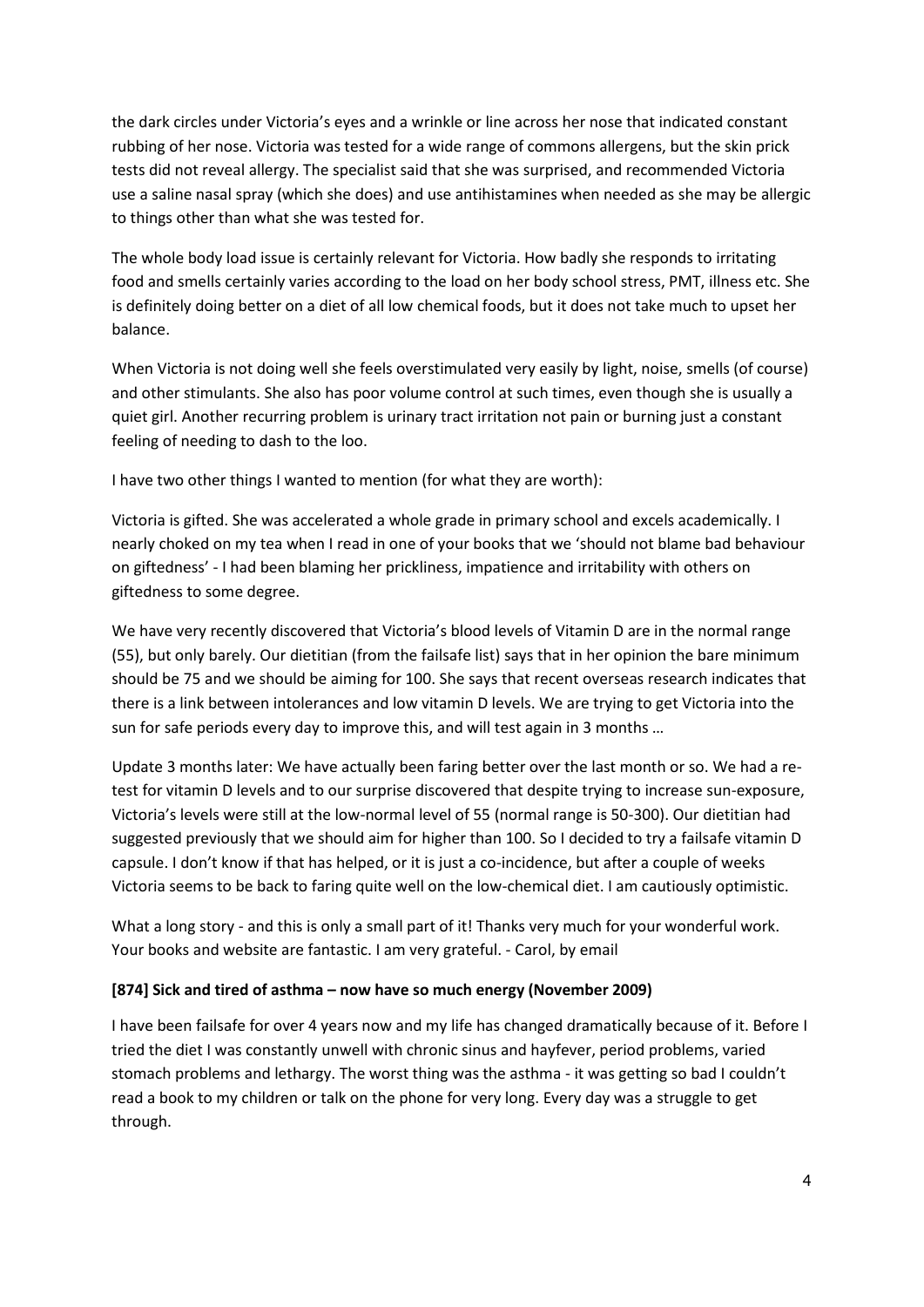I have found out that I am intolerant to gluten, salicylates, amines, preservative etc. Since starting the diet, I haven't had asthma medication for over 4 years - it is wonderful to be able to breathe.

Other things the diet helped me with are: changing a constant huge amount of phlegm to a small amount; getting rid of my permanent blocked nose; no more constant colds and infections (sinus and chest); changed daily headaches to rare ones; improved PMT and periods a large amount; got rid of my constant indigestion and reflux; removed the permanent frown from my face and changed it to a smile!!

I now have lots of energy and do Boxercise classes which I would never have been able to manage before. Going up a hill on my daily walk is no longer a problem. It is great to have so much energy.

I want to thank you so much for your book, it has changed my life. I just wish doctors would tell you about trying different diets to help asthma - I could have done with knowing years ago! – Rosemaree, SA (first provided in 2005 then updated as above)

#### **[836] Headaches just stopped dead after 9 years! (July 2009)**

For 20 years I have suffered headaches, daily. Rarely a day goes by when I haven't had one, often quite severe. There's not a practitioner or therapist that I have not seen or test that hasn't been done. Pain management is what I accepted my life to be. I trusted that all these experts knew that there was no identifiable cause. No one ever suggested it may be diet related!!! I didn't consider it either as I ate a healthy diet! Even after reading Fed Up and the Failsafe Cookbook, I wasn't expecting my world to be turned around.

After 3 weeks failsafe: I haven't had a headache since last Thursday. It has been nearly 9 years since I went a whole week without a headache. Given my history, there's no way that this is coincidental especially given that my headaches have been quite severe for a couple of months. They didn't just lessen in severity slowly, they just stopped dead! …Failsafe is no sacrifice. I am not missing out. For the last 20 years I have been missing out and making sacrifices to my quality of life … almost everyone I know now knows my brief experience and I will continue to spread the word! I keep saying to myself if only more people knew

After 16 months failsafe …Without a doubt, food is the cause of my headaches! I am now trying to find the main culprits and find a balance as my tolerance threshold is very hard to determine. I completed the elimination diet as recommended by the RPA Allergy unit. The Failsafe Cookbook and Friendly Food cookbooks were great. For inspiration and a bit of variety, I also modified many cookbook and magazine recipes. It took me ages to do the challenges because I felt so good and didn't want to upset the apple cart. I was completely Failsafe and felt really good. One day however, I met up with an old friend and I decided "what the heck, I'll have that piece of chocolate cake and wash it down with an iced chocolate!" The next day I woke up feeling sluggish and I had a headache! I decided to do the challenges so I could determine what the real cause was so I could resume eating anything that didn't affect me. Firstly, I challenged salicylates with no adverse affects. I was expecting amines to be the culprit after what I had read and because of my chocolate cake experience. The next challenge was amines. I indulged in large amounts of chocolate and other amine rich foods as per the RPA diet recommendations. To my surprise and disappointment, there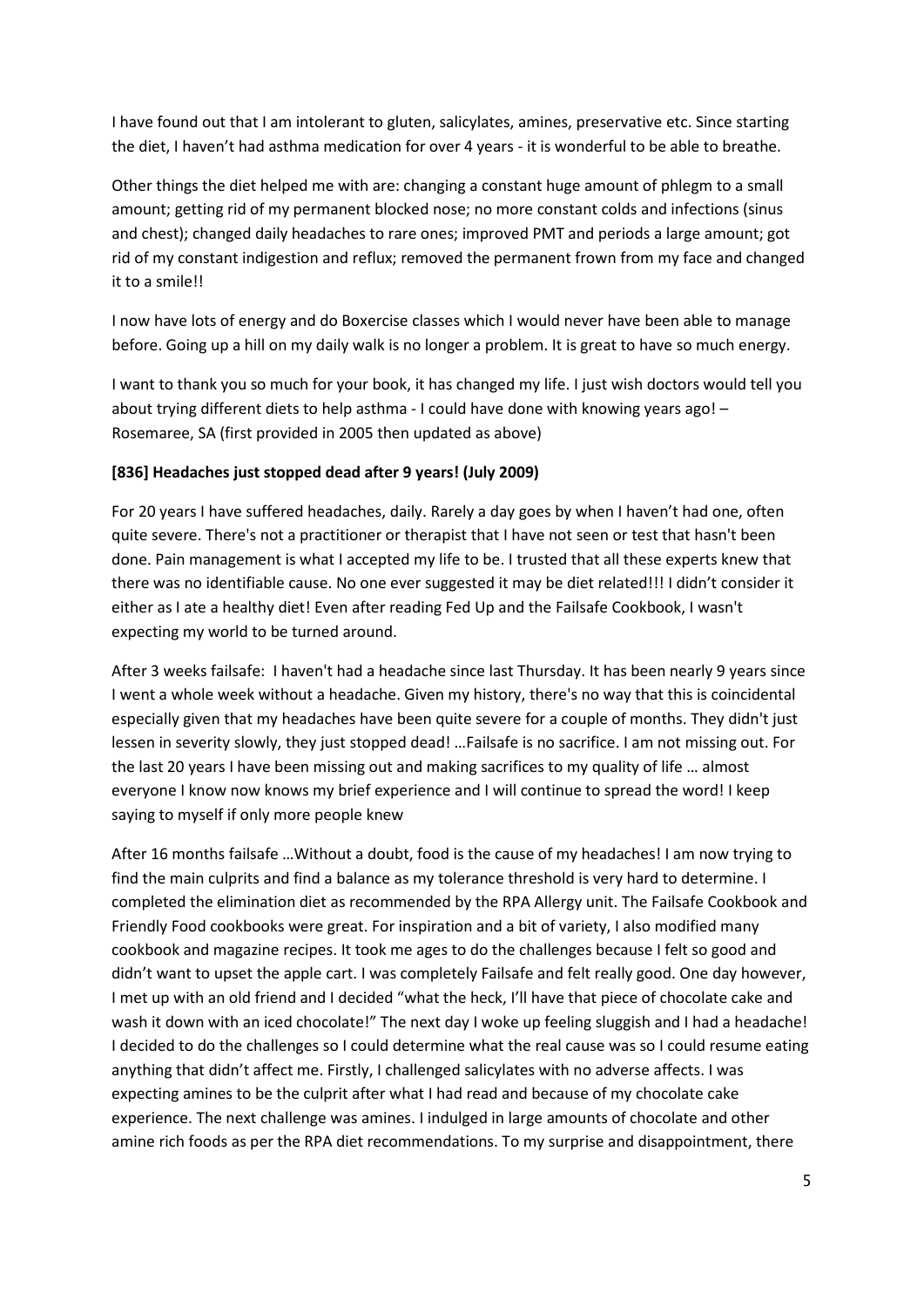was no immediate reaction. About a week or two later, the headaches came back with a vengeance and lasted for about a month. (Incidentally, I have always had different and worse headaches with my periods. While Failsafe, the period headaches were minor to insignificant.)

After the amine challenge and returning to failsafe, the headaches eventually disappeared. I reintroduced salicylate foods to my diet. I began becoming less strict with amine rich foods as well, like the occasional use of tomatoes in a pasta sauce with a sprinkle of cheese, eating nuts, drinking cola, beer and champagne. The problem is that I don't get an immediate reaction after eating something so I don't know exactly what or how much is too much. I figure that I have a threshold that I can build up to. Once that threshold is reached however, the headache can be weeks long, even though I feel that I have just tipped the scales. The good thing is that I know I can go out and not have to make a special off the menu order. I choose the least risky, but if it's going to contain amines, I just keep to low amines at home for a while to balance things out. Chocolate, cheese and red wine seem to be definite no-nos, but most other things I can handle in small amounts stretched over time. We recently went on a holiday to Victoria. I wanted to enjoy myself and remain headache free. I also wanted to enjoy eating out without fussing too much, so about a month prior, I went almost strictly amine free. Whilst on holiday, I was fairly headache free with only the occasional minor one, even at the MCG with 85000 roaring people! I knew that the delayed affect might occur, but I was prepared to deal with that when I got home and it wasn't too bad in the end. It's just about finding balance, but I know if I want to be completely headache free, I just return to Failsafe.

Now that I have control over my headaches, I have returned to study and recently completed 80 hours of work experience as a Teacher Assistant in a noisy classroom. I feared that the stress and noise would make my head sensitive and more prone to headaches, but I was so surprised to reach the end of the day and think "I didn't have one today!". There were only 2 afternoons that I had to resort to pain relief. Before Failsafe, I could not have contemplated study or work outside the home. Now I am considering going beyond being a Teacher Assistant and returning to uni to complete a Dip Ed and teach. – Sharyn, by email.

#### **[780] Amenorrhea (June 2009)**

My almost 15 year old daughter who has had monthly cramps but no period for 4 years suddenly got her period. We have been on the elimination diet for 3 weeks. Is this a coincidence? **- See replies [535], [536] below**

#### **[789] Failsafe plus low fat for peri-menopausal symptoms (June 2009)**

I am a woman in my mid 40s and have been failsafe for 5 years or more. I notice I am starting to have a little more insomnia, and irritability, and some other symptoms which I attribute to perimenopause. Thank you so much for your extra information about low fat diets for menopausal symptoms. It really makes sense. I know when I indulge in a big steak with potatoes, lots of butter and whole milk I get extreme breast tenderness the next day and feel warm all over. I will keep you posted, but I really think this could greatly help some of my symptoms. 6 months later: Thank you for your information regarding menopause, it seems to be working - by email, U.S.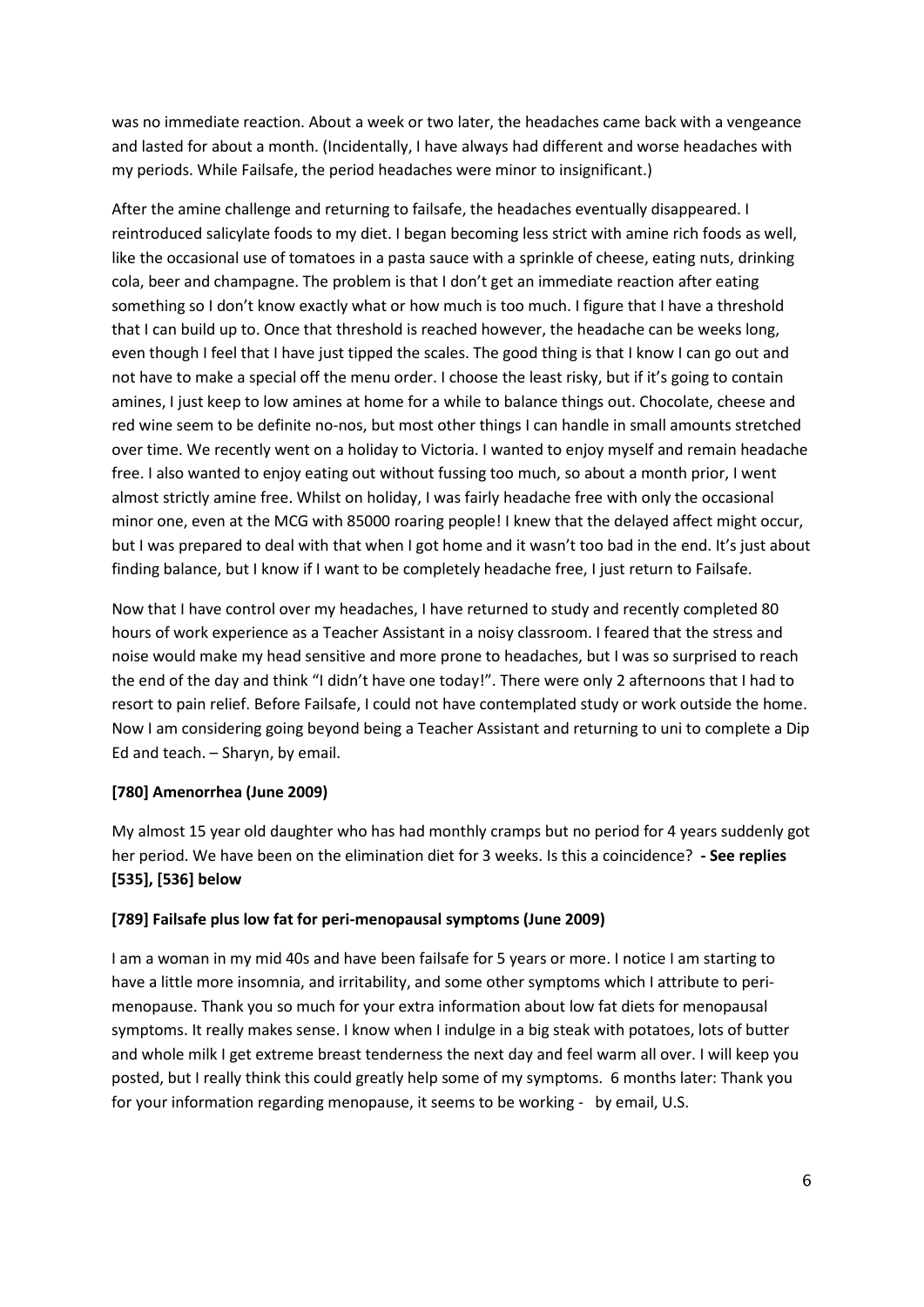## **[729] Period pain completely went away (June 2009)**

I have always suspected my period pain in the past was due to me eating all sorts of additives and high natural food chemicals. Since eating failsafe with my boys I NEVER get period pain anymore, however still very heavy periods. We need to keep in mind I had three children, which in itself can help, but the pain did return after my third (not as bad as previously) and then completely went away when I went failsafe (haven't had pain for about six years now – no PMT either!!!). - by email

## **[679] Menopausal symptoms, hot flushes and failsafe (September 2008)**

I put myself on the diet five years ago as I was suffering severe hot flushes, was continually tired, felt sick most times after I ate, felt fuzzy in the head, got cranky for no reason and did not sleep well at all. My life changed - I now sleep well, I am not tired all the time, the hot flushes stopped, my head is clear and I very rarely get sick. If I have a lousy day or night I can always trace it back to something I have eaten the day before or two or three days before. The worst offenders are additives and salicylates. I have always been a big fruit eater especially watermelon, and it has been one of the hardest things to give up, however if I do binge on fruits high in salicylates especially watermelon I pay for it with hot flushes and a sleepless night. I also get hot flushes if I eat chicken that is not organic which I avoid at all costs now.

I see a lot of women I work with suffering with menopausal symptoms and I think myself extremely lucky that I found and was prepared to give failsafe eating a try. Unfortunately you can take a horse to water but you can't make it drink. These women as many other people I talk to don't believe it could be that simple and are not prepared to give it a go, silly them. - *by email*

#### **[557] "Giving up the victim role": a story of salicylate intolerance (May 2007)**

I have been so inspired by the stories of others that I felt the desire to share my "salicylate intolerance discovery" story. I had been sick for many years and when I think about it probably since birth. Back in those days not many topical products had herbals in them so my salicylate intake was confined to food and aspirin products. And my symptoms were mainly digestive, brain fog, and numerous bouts with asthma. When I grew up and flew the coop things became increasingly worse. For years I have been in and out of the doctor's office (I am in the military health care system) and all tests ran negative, of course. And so the multiple diagnoses began - arthritis, mental illness, fibromyalgia and so on. A few years ago one of my co-workers disclosed to me that she had fibro and referred me to the guai-support website. I knew that it would be hard to convince the military doctors to put me on the Guaifenesin treatment so I decided that I would pay for it out of my pocket if it would give me back my quality of life.

On any given day I was experiencing 10-15 symptoms daily and was hardly functioning - it was very, very difficult. There were days I could not walk and my husband had to carry me to the bathroom. Just lying in bed was painful - the good days were marked with a raging fever, flu-like feelings, and a ringing headache. I did get to a point where I got used to the pain and learned to live with it - I really had no other choice - live with it or kill myself.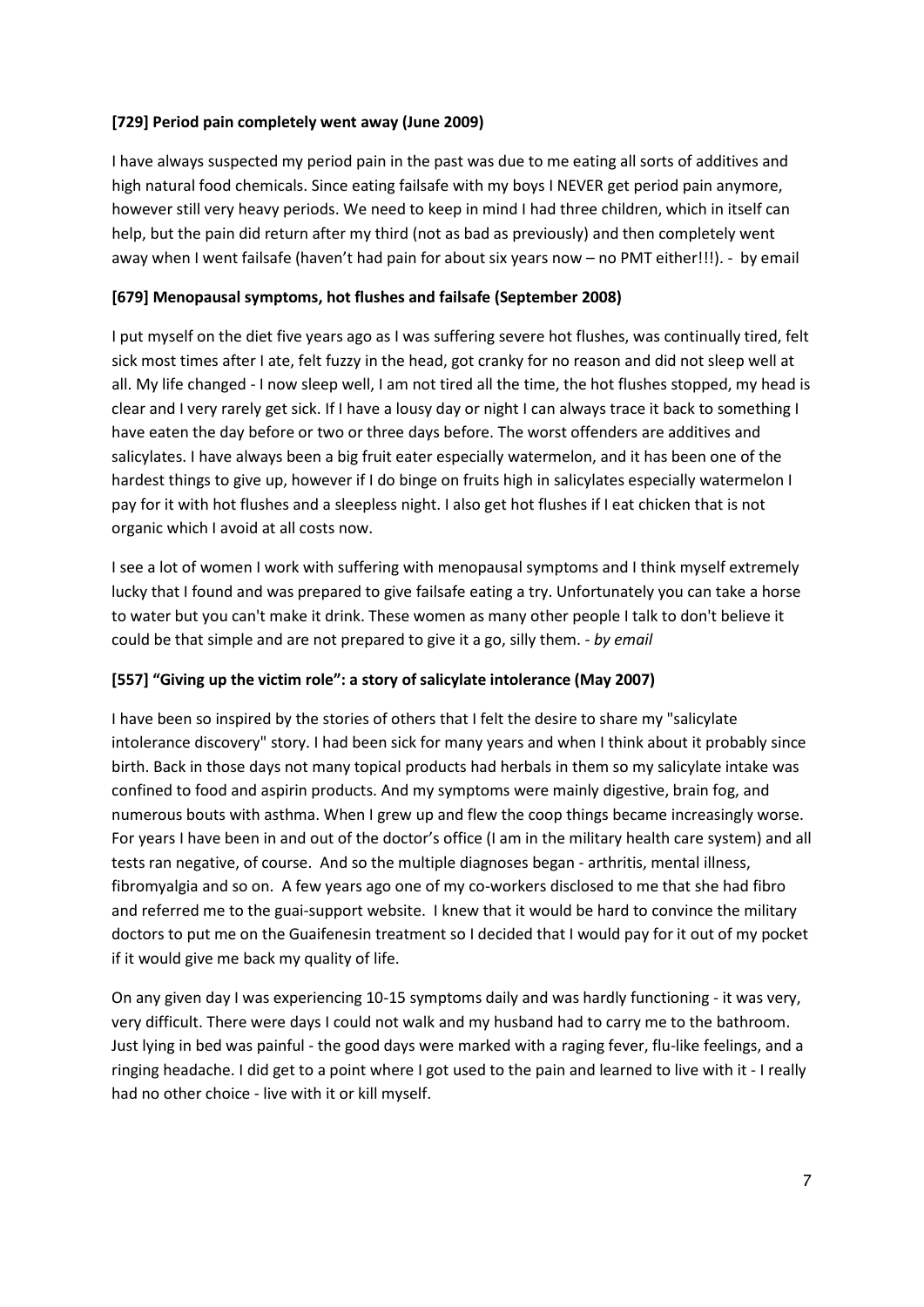For some reason I knew deep inside that I didn't have fibro, it didn't seem right. But I reasoned what do I have to lose and on a long holiday weekend I set upon the closet to remove all topical sal-full products from my life. Within a week I felt incredible. When I talked to my co-worker she said maybe I didn't have fibro at all but a sensitivity to salicylates I was quite stunned. A few weeks had passed and I felt better and better but I still had some digestive tract symptoms so I went back to the guaisupport site and re-read the information and one line jumped out at me - that you did not have to worry about salicylate in food as the body would break it down and it would not interfere with the guaifenesin. That led to another Google search and to other sites. I never had to beg the doctors to put me on the guaifenesin protocol as removing sal-full products and food from my life relieved all of my symptoms (listed below).

But there was still a period of "struggle" for me. I am a gardener by hobby and trade so I had to learn to cover up my body and wear gloves to eliminate contacting plant salicylates. I also have been growing and eating my own food for years. That was the hardest part and I went through the denial stage for while - abusing my body with foods I knew I could not tolerate. How do you grow vine ripened tomatoes and perfumy exotic melons and not eat them?! The mind would say - oh come on a few bites won't matter - but it really did matter! So I finally decided to quit seeing my "problem" through the eyes of a victim (poor me, why me? why am I being punished?) and changed my point of view to a position of personal power. What a huge difference. So I can't eat some food and wash my hair in botanical goodness - so what. When I totally eliminated the foods/products that caused me trouble I felt so great that I could not believe that I could deal with that much pain. And I never want to feel that pain ever again!

The nice thing about giving up the victim role is I could reclaim that negative energy and put it towards something else - last year I bought myself a motorcycle and began riding - something I had been wanting to do for years (I rode trail bikes as a kid and loved it) but couldn't do when I was ill. Regaining my quality of life and being able to work, exercise and play again (and I am quite sure my husband is happy that sex no longer hurts) is worth giving up "bad" foods.

For all you new to this I know it can seem just miserable - take it one day at a time, be gentle and forgiving with yourself, and know that life can be rewarding and fun without some pleasures of food, drink, and beauty products. Wishing you good health - by email (with permission from another group)

Mind, emotion and behaviour symptoms: accident prone • anxiety • anger for no apparent reason • blankness • brain fogging • clumsiness • confusion • depression • detached/unreal feeling • difficulty waking up/getting out of bed (due to lack of sleep and aching muscles) • disorientation • dyslexia • hearing without comprehension • inability to think clearly • indifference • irritability • memory loss • mental exhaustion • mood swings • panic attacks • poor concentration &memory reading • restlessness • slow to process information • slurred speech • suicidal feelings

Physical symptoms: abdominal pains (thought I might have IBS) • acne • asthma & wheezing, tightness of chest • athlete's foot • bad breath • bloating (lost three dress sizes when I gave up the sals) • blurred vision • breast pain • constipation • crawling/burning sensation on skin • diarrhea • insomnia • itching • joint pain, stiffness & swelling • fatigue & lethargy (thought I might have CFS) •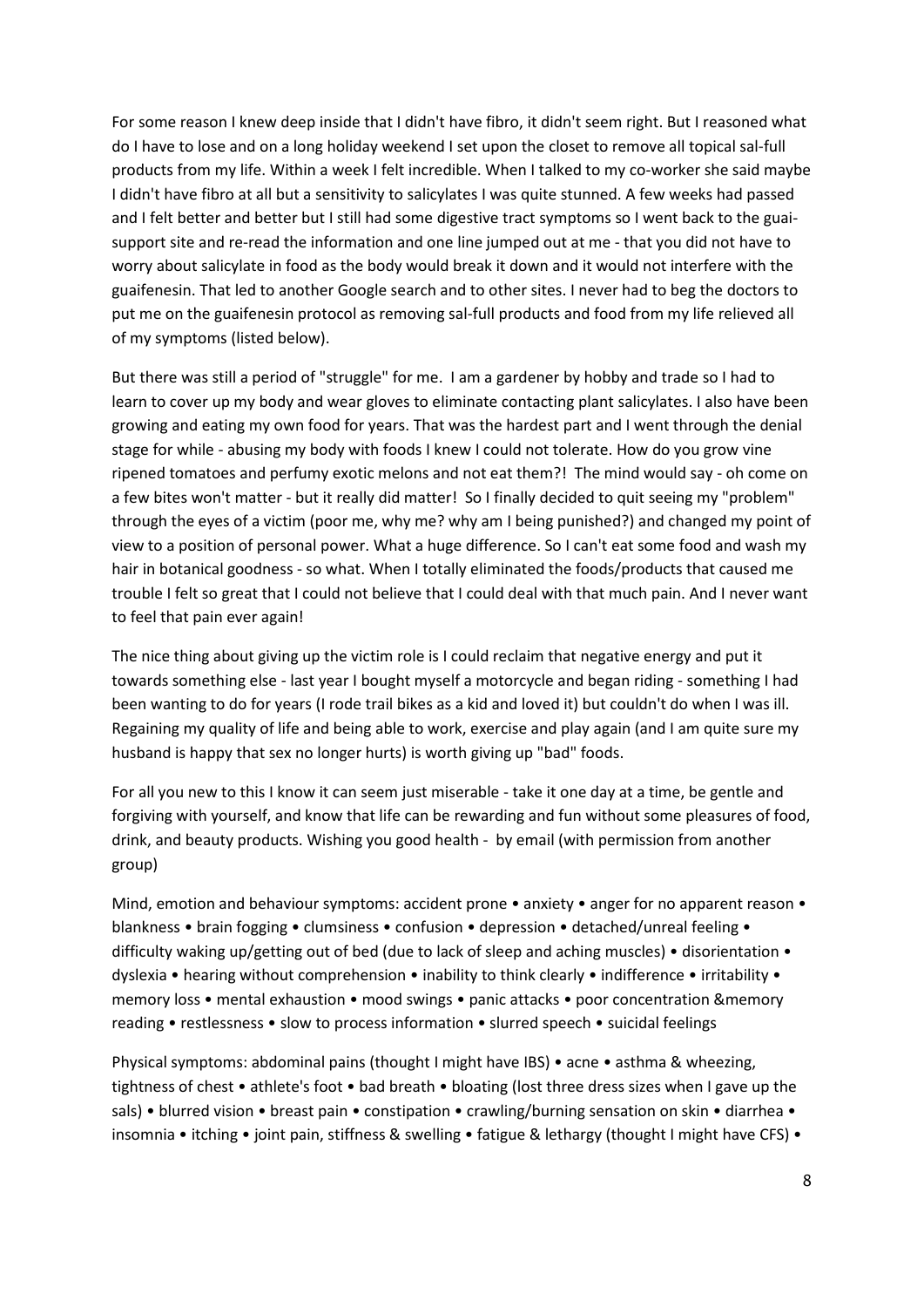menstrual problems, pre-menstrual pain • metallic taste • migraines • mouth ulcers • muscles aching, weakness, tremors & cramps nausea palpitations & racing pulse • poor balance • rashes • difficulty in swallowing • dizziness • eczema • excessive thirst • feeling drained • flushes - both hot & cold • frequent need to urinate • headaches • restless legs • sensitivity to light & noise • sleep disturbances • sore, itching, puffy, burning eyes, stiff neck • temperature fluctuations • ringing ears • weight problems.

## **[536] PMS, period pain and diet 1 (January 2007)**

*Replies to the question in newsletter #50 – "My almost 15 year old daughter who has had monthly cramps but no period for 4 years suddenly got her period. We have been on the elimination diet for 3 weeks. Is this a coincidence?"* 

I too have had lots of success in regards to the diet with my whole family but the main improvement for me was dealing with PMS. I am a 28 year old woman and have had two children. As a teen I had very irregular periods and would sometimes not have a period for 3 or 4 months, quite often becoming physically sick when the period did come, not to mention the cramps and mood swings, and I always had PMS symptoms when I was due, whether the period came or not. Having children actually seemed to help my symptoms, but without realising, I was eating differently through my pregnancy and then afterwards because I was breast feeding.

Two years ago all my symptoms started again and six months ago I figured out why. I had gone back to work and was relying on prepackaged food a lot more where I always used make my own, and as a result my whole family suffered. My then six year old had all sorts of trouble emotionally and my then two year old turned into a monster. My husband was diagnosed with irritable bowel and I had all my former problems including depression. Now thanks to a friend who recommended failsafe I am pleased to say we are now back on track and I can safely say that it is all down to food. We tried, through trial and error, all different sorts of treatments to help all our ailments, but simply changing our diet has helped us all. - by email

#### **[535] PMS, period pain and diet 2 (January 2007)**

I read in the newsletter that you were interested in reports about improvement in PMT and infertility and the diet. Prior to failsafe I was having irregular cycles, really really bad irritability for almost two weeks prior to my period and bleeding which sometimes lasted for three weeks for each cycle. I had sore breasts from about day 17 of each cycle, sometimes they were so bad I couldn't hug my little boy without being in pain. Since being on the diet I no longer have sore breasts prior to my period. I only have very mild irritability about a day or two prior to my period and I am having 27 day cycles every month with bleeding only lasting about 5 or 6 days and no clotting. Also, my period pain has lessened a great deal too.

I have been trying for 2 and a half years to conceive and I'm now hoping I will be able to get pregnant if I stay on the diet. It took 13 months to become pregnant with my first child. My PMS seemed to become worse after I had my son. – by email